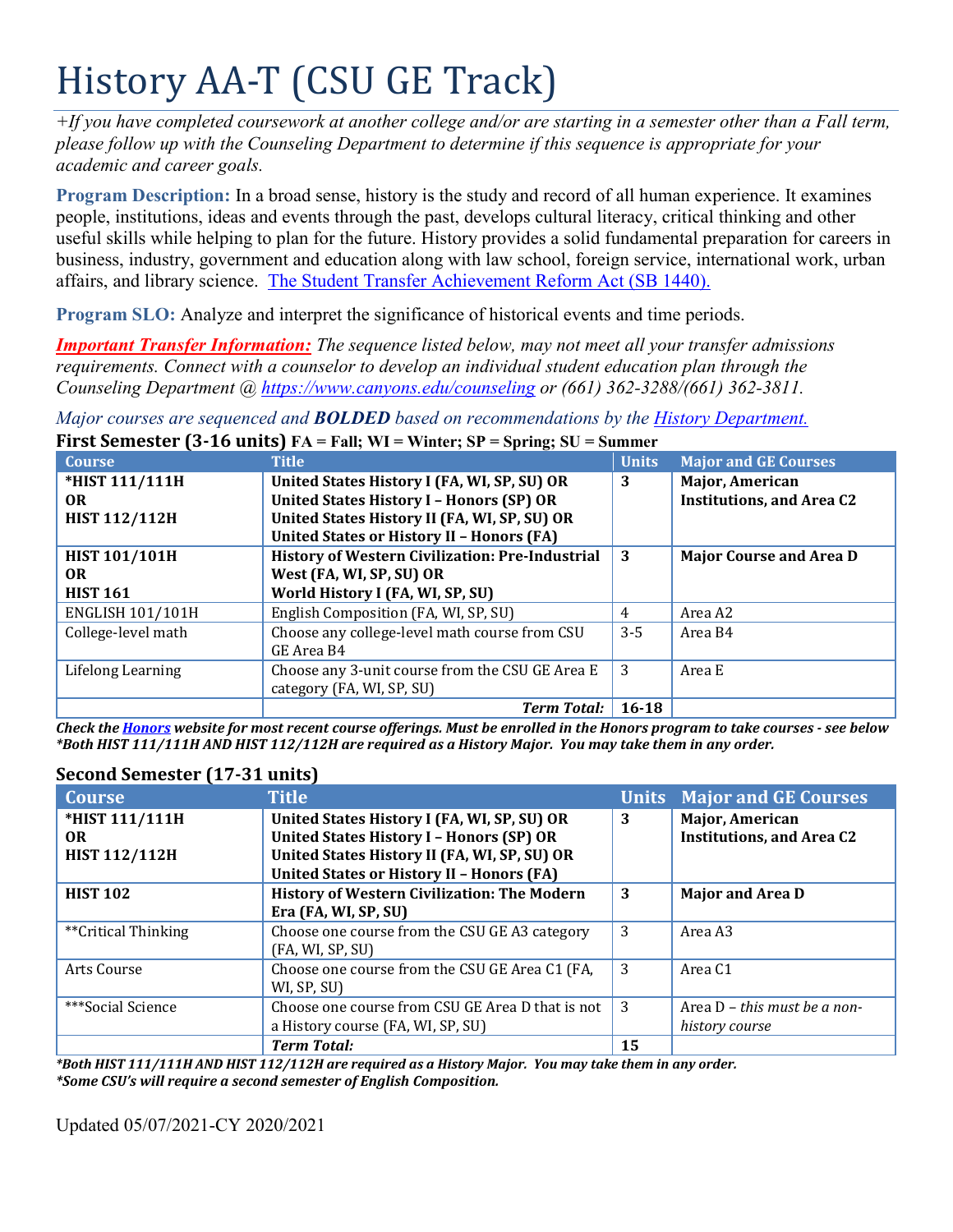*\*\*\* Social Science GE Area D requires coursework be taken in at least two different sub-categories. To satisfy this requirement, your remaining Social Science Course must be taken outside the History Department!* 

| Third Semester (32-46 units) |  |  |
|------------------------------|--|--|
|------------------------------|--|--|

| <b>Course</b>                | <b>Title</b>                                         | <b>Units</b> | <b>Major and GE Courses</b> |
|------------------------------|------------------------------------------------------|--------------|-----------------------------|
| <b>Group 1 Course</b>        | Choose any course from Group 1 (FA, WI, SP,          | 3            | Major                       |
| <b>Department Recommends</b> | SU)- see table below. Department Recommends          |              |                             |
| <b>HIST 191 OR</b>           | <b>History of Eastern Civilization I (FA) OR</b>     |              |                             |
| <b>HIST 240</b>              | <b>Latin American Civilization (FA)</b>              |              |                             |
| <b>Physical Science</b>      | Choose one course from CSU GE Area B1 (if not        | $3-4$        | Area B1 (and B3)            |
|                              | taking the corresponding lab, will need to add a lab |              |                             |
|                              | to the Physical Science course) (FA, WI, SP, SU)     |              |                             |
| COMS 105/105H or             | Fundamentals of Public Speaking (FA, WI, SP, SU)     | 3            | Area A1                     |
| <b>COMS 120</b>              | or Small Group Communication (FA, WI, SP, SU)        |              |                             |
| CSU Elective                 | Choose any course that is CSU transferable (FA,      | 3            | Elective                    |
| Department Recommends        | WI, SP, SU) - Department Recommends                  |              |                             |
| <b>HIST 210</b>              | History of California (FA, WI, SP, SU)               |              |                             |
| <b>CSU Elective</b>          | Choose any course that is CSU transferable (FA,      | 3            | Elective                    |
| <b>Department Recommends</b> | WI, SP, SU) - Department Recommends The Role of      |              |                             |
| HIST 120/120H                | Women in the United States (FA, WI, SP, SU)          |              |                             |
|                              | <b>Term Total:</b>                                   | $15 - 16$    |                             |

#### **Fourth Semester (47-60 units)**

| <b>Course</b>                | <b>Title</b>                                            | <b>Units</b> | <b>Major and GE Courses</b> |
|------------------------------|---------------------------------------------------------|--------------|-----------------------------|
| <b>Group 2 Course</b>        | Choose any course from Group 2 (FA, WI, SP,             | 3            | Major                       |
| <b>Department Recommends</b> | SU)- see table below. Department Recommends             |              |                             |
| <b>HIST 130</b>              | <b>Social and Cultural History of the Unites States</b> |              |                             |
|                              | (FA, WI, SP, SU)                                        |              |                             |
| Life Science                 | Choose one course from CSU GE Area B2 (if not           | $4 - 3$      | Area B2 (and B3)            |
|                              | taking the corresponding lab, will need to add a lab    |              |                             |
|                              | to the Physical Science course) (FA, WI, SP, SU)        |              |                             |
| <b>CSU Elective</b>          | Choose any course that is CSU transferable (FA,         | 3            | Elective                    |
| <b>Department Recommends</b> | WI, SP, SU) - Department Recommends History of          |              |                             |
| <b>HIST 243</b>              | Mexico and Mexican & Chicano Peoples (SP)               |              |                             |
| <b>CSU Elective</b>          | Choose any course that is CSU transferable              | 3            | Elective                    |
| <b>Department Recommends</b> | (FA, WI, SP, SU) - Department Recommends                |              |                             |
| <b>HIST 192</b>              | History of Eastern Civilization II (SP)                 |              |                             |
| CSU Elective                 | Choose any course that is CSU transferable              | $1 - 3$      | Elective                    |
| Department Recommends        | (FA, WI, SP, SU) - Department Recommends                |              |                             |
| <b>HIST 212</b>              | History of the Middle East (SP)                         |              |                             |
|                              | <b>Term Total:</b>                                      | 14-17        |                             |

 *Students are encouraged to take additional History courses to fulfill elective units.*  **Total Units: 60+** 

#### **Group 1 – Need one course from this area (3 units)**

| <b>HIST 120/120H</b> | The Role of Women in the History of the United States (FA, WI, SP, SU) |  |
|----------------------|------------------------------------------------------------------------|--|
|                      | The Role of Women in the History of the United States Honors (FA)      |  |
| <b>HIST 191</b>      | <b>History of Eastern Civilization I (FA)</b>                          |  |
| <b>HIST 192</b>      | <b>History of Eastern Civilization II (SP)</b>                         |  |
| <b>HIST 193</b>      | <b>History of India (SP)</b>                                           |  |
| <b>HIST 212</b>      | <b>History of the Middle East (SP)</b>                                 |  |
| <b>HIST 240</b>      | <b>Latin American Civilization (FA)</b>                                |  |
| <b>HIST 243</b>      | History of Mexico and the Mexican and Chicano Peoples (SP)             |  |

**Group 2 – Need one course from this area (3 units)** 

Updated 05/07/2021-CY 2020/2021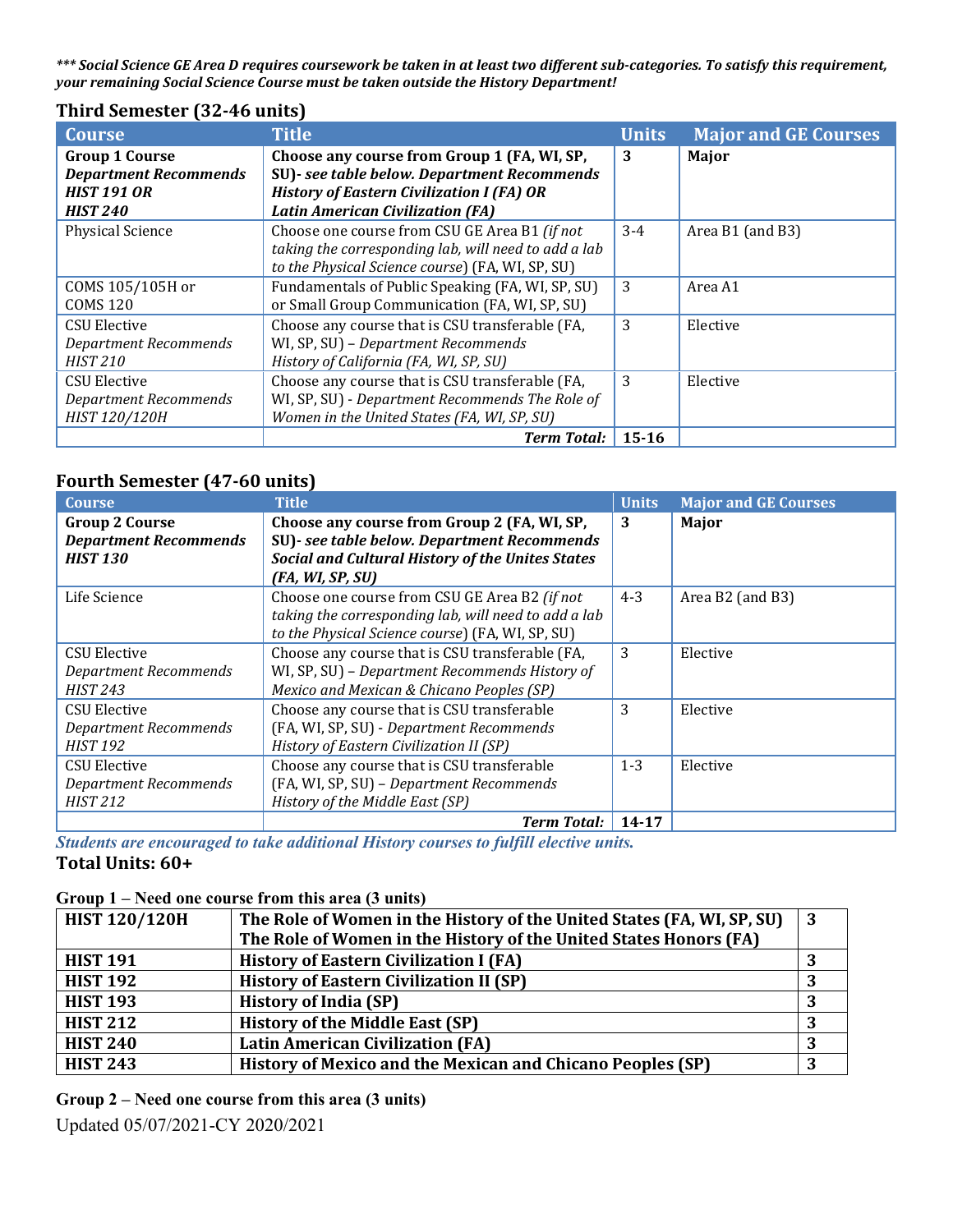| <b>HIST 130</b>        | Social and Cultural History of the United States (FA, WI, SP, SU)        |  |
|------------------------|--------------------------------------------------------------------------|--|
| <b>HIST 210</b>        | History of California (FA, WI, SP, SU)                                   |  |
| <b>ANTHRO 103/103H</b> | Cultural Anthropology (FA, WI, SP, SU)                                   |  |
| <b>ECON 170/170H</b>   | <b>Economic History of the United States (FA, SP, SU)</b>                |  |
| <b>POLISC 150/150H</b> | <b>Introduction to American Government and Politics (FA, WI, SP, SU)</b> |  |

NOTE: The American Institutions GE Requirement will be met with HIST 111/111H and HIST 112/112H for the major.

## **Counseling Resources**

Counseling Department: https://www.canyons.edu/studentservices/counseling/ CSU/UC Articulation Agreements: www.assist.org Cal State University: www.calstate.edu A Degree with a Guarantee: https://adegreewithaguarantee.com/en-us/ History Student Club: julianne.johnson@canyons.edu Campus Alliances: https://www.canyons.edu/administration/ie2/equity/alliances.php d Certificate of Achievement.pdf History Department: <https://www.canyons.edu/academics/history> Counseling Department: [https://www.canyons.edu/studentservices/counseling/](https://www.canyons.edu/studentservices/counseling)<br>CSU General Education Guide: <https://www.canyons.edu/studentservices/counseling/transfer/index.php><br>CSU/UC Articulation Agreements: www.assist.org<br>C Petition for Associate Degree: Check the student calendar for term-specific submission deadlines. Summer graduation associate degree petitions are due by April 1st for your name to appear in the spring commencement pamphlet. The petition form must be reviewed with a counselor and may be found here: [https://www.canyons.edu/\\_resources/documents/studentservices/admissions/Petition\\_for\\_Associate\\_Degree\\_an](https://www.canyons.edu/_resources/documents/studentservices/admissions/Petition_for_Associate_Degree_an)

## **Career Resources**

California Career Zone: <https://www.cacareerzone.org>/ O\*Net Online: https://www.onetonline.org/ i<br>L American Historical Association: https://www.historians.org/ Organization of American Historians: https://www.oah.org/ World History Association: https://www.thewha.org/ National Council for History Education: https://ncheteach.org/ O\*Net Online: <u>[https://www.onetonline.org/](https://www.onetonline.org)</u><br>Bureau of Labor and Statistics: <u>www.bls.gov</u><br>Professional Associations: American Historical Association: [https://www.historians.org/](https://www.historians.org)<br>Organization of American Historians: <u><https://www.oah.org>/</u><br>World History Association: <u>[https://www.thewha.org/](https://www.thewha.org)</u><br>National Council for History Education: <u>https:/</u>